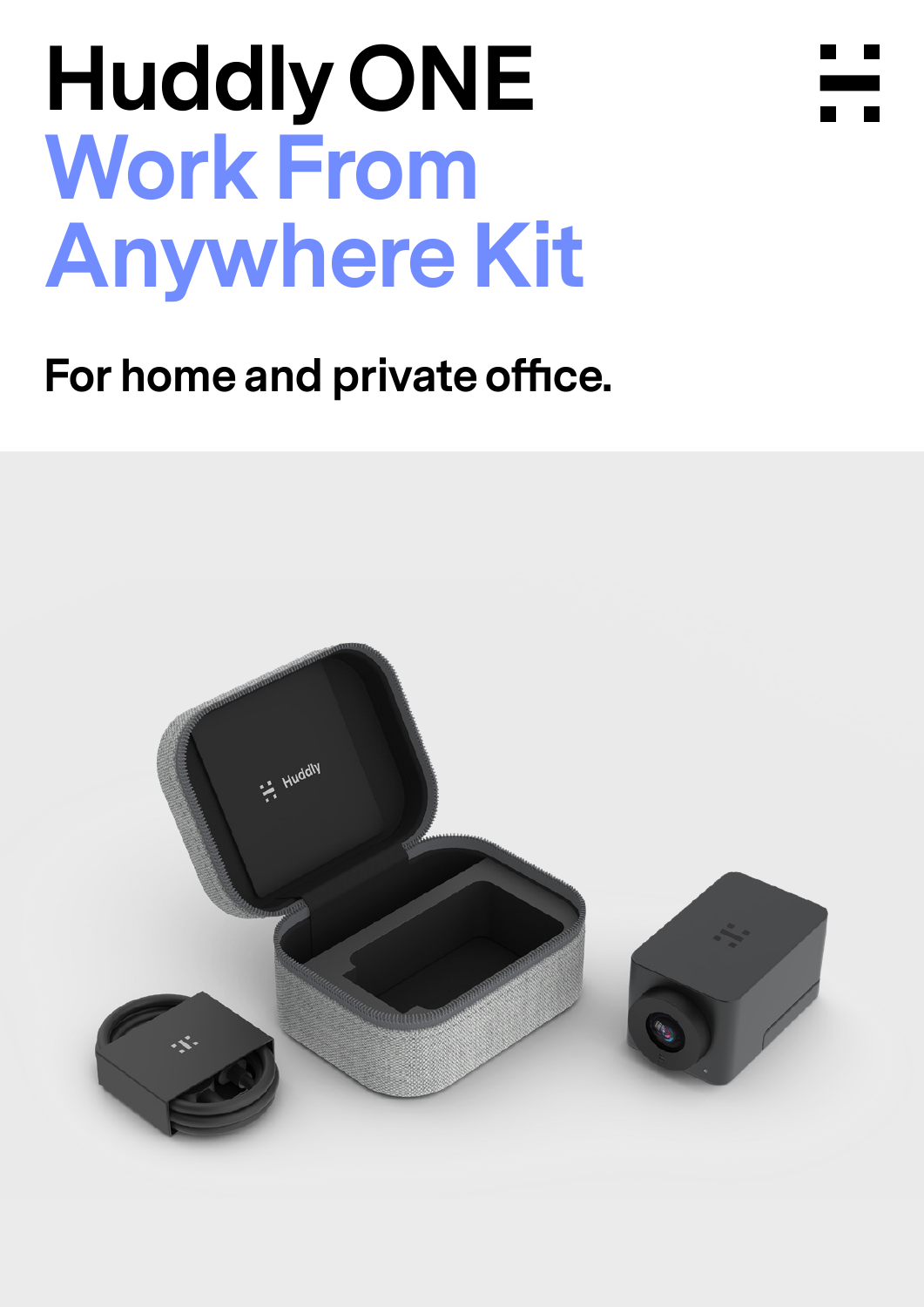# **Huddly ONE Work From Anywhere Kit Product Information**

#### Weight: 120 g / 0.26 lbs



3.5 cm / 1.4 in

4.0 cm / 1.6 in



7.2 cm / 2.82 in

### **Specifications**

#### **Image**

- 12 Megapixels 1/2.3" CMOS sensor
- $\cdot$  1080p Full HD @ 30 fps
- $\cdot$  720p HD @ 30 fps
- 16:9 aspect ratio output
- UVC 1.1 plug-and-play compatible

### **Optics**

- Ultra-wide angle glass optics
- Horizontal field of view 120˚
- Vertical field of view 90˚
- Diagonal field of view 150˚
- $\cdot$  f/2.8 aperture

### **Connectivity**

- USB Type-C connector
- SuperSpeed USB 3
- HighSpeed USB 2
- Power requirement 5V 900mA

### **Hardware**

- Aluminum unibody construction
- High-performance video processing engine
- Neural compute engine
- Embedded mounting hinge
- Camera tripod mount

### **Color**

Matte Black

### **Packaging Dimensions**

L: 102 mm x W: 82 mm x H: 80 mm

### **Certification**

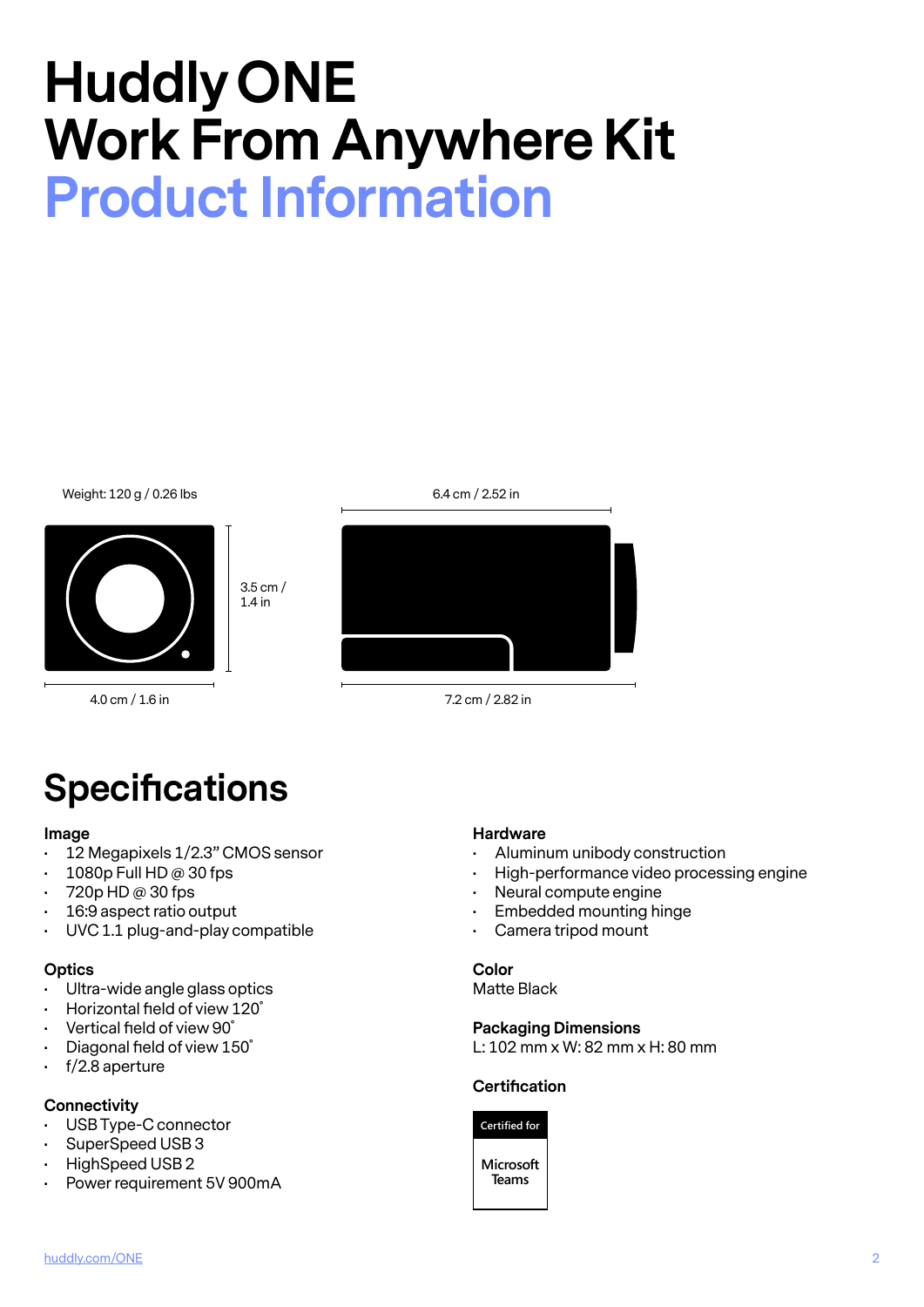# **Huddly ONE Work From Anywhere Kit Product Information**

### **Features**

### **Desktop Framing**

A default zoom level customized to best suit the one-person home office scenario. The framing can be adjusted to suit personal preference anytime.

### **Digital Pan/Tilt/Zoom**

The camera has no moving parts, allowing Pan, Tilt, and Zoom functions to be adjusted smoothly, silently and instantly.

### **Software-Upgradable**

The camera gets even smarter over time with regular software enhancements and new intelligent features.

### **Room Example**



Home Office

### **Real-Time Dewarping**

The camera's wide-angle image is dewarped and perspective corrected in real time, rendering a natural, true-to-life view.

#### **Portrait Lighting**

The camera uses AI to understand the lighting conditions in the image. It automatically adjusts exposure to ensure that faces are well-lit and facial expressions are clearly visible.